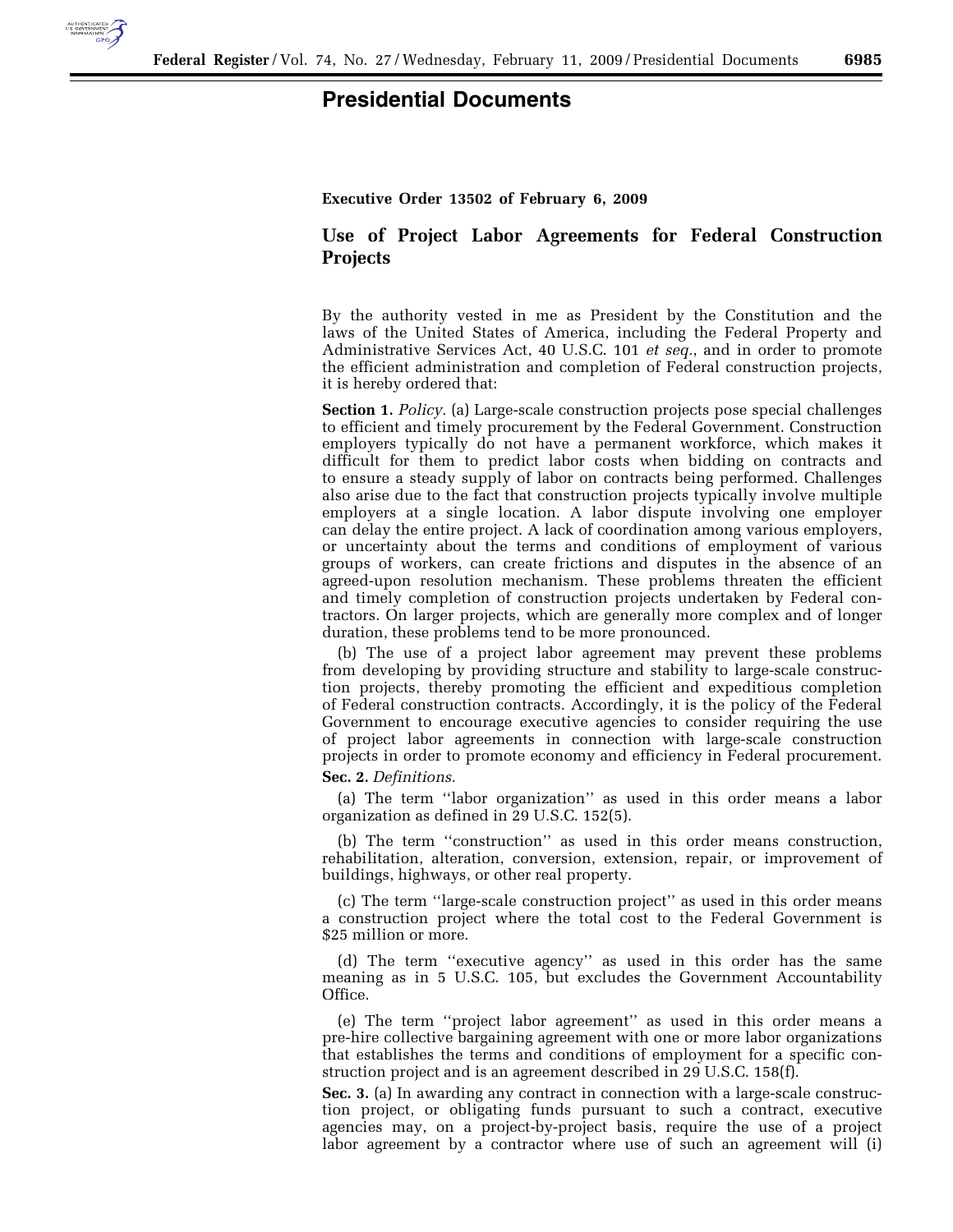advance the Federal Government's interest in achieving economy and efficiency in Federal procurement, producing labor-management stability, and ensuring compliance with laws and regulations governing safety and health, equal employment opportunity, labor and employment standards, and other matters, and (ii) be consistent with law.

(b) If an executive agency determines under subsection (a) that the use of a project labor agreement will satisfy the criteria in clauses (i) and (ii) of that subsection, the agency may, if appropriate, require that every contractor or subcontractor on the project agree, for that project, to negotiate or become a party to a project labor agreement with one or more appropriate labor organizations.

**Sec. 4.** Any project labor agreement reached pursuant to this order shall:

(a) bind all contractors and subcontractors on the Construction project through the inclusion of appropriate specifications in all relevant solicitation provisions and contract documents;

(b) allow all contractors and subcontractors to compete for contracts and subcontracts without regard to whether they are otherwise parties to collective bargaining agreements;

(c) contain guarantees against strikes, lockouts, and similar job disruptions;

(d) set forth effective, prompt, and mutually binding procedures for resolving labor disputes arising during the project labor agreement;

(e) provide other mechanisms for labor-management cooperation on matters of mutual interest and concern, including productivity, quality of work, safety, and health;and

(f) fully conform to all statutes, regulations, and Executive Orders.

**Sec. 5.** This order does not require an executive agency to use a project labor agreement on any construction project, nor does it preclude the use of a project labor agreement in circumstances not covered by this order, including leasehold arrangements and projects receiving Federal financial assistance. This order also does not require contractors or subcontractors to enter into a project labor agreement with any particular labor organization.

**Sec. 6.** Within 120 days of the date of this order, the Federal Acquisition Regulatory Council (FAR Council), to the extent permitted by law, shall take whatever action is required to amend the Federal Acquisition Regulation to implement the provisions of this order.

**Sec. 7.** The Director of OMB, in consultation with the Secretary of Labor and with other officials as appropriate, shall provide the President within 180 days of this order, recommendations about whether broader use of project labor agreements, with respect to both construction projects undertaken under Federal contracts and construction projects receiving Federal financial assistance, would help to promote the economical, efficient, and timely completion of such projects.

**Sec. 8.** *Revocation of Prior Orders, Rules, and Regulations.* Executive Order 13202 of February 17, 2001, and Executive Order 13208 of April 6, 2001, are revoked. The heads of executive agencies shall, to the extent permitted by law, revoke expeditiously any orders, rules, or regulations implementing Executive Orders 13202 and 13208.

**Sec. 9.** *Severability.* If any provision of this order, or the application of such provision to any person or circumstance, is held to be invalid, the remainder of this order and the application of the provisions of such to any person or circumstance shall not be affected thereby.

**Sec. 10.** *General.* (a) Nothing in this order shall be construed to impair or otherwise affect:

(i) authority granted by law to an executive department, agency, or the head thereof; or

(ii) functions of the Director of the Office of Management and Budget relating to budgetary, administrative, or legislative proposals.